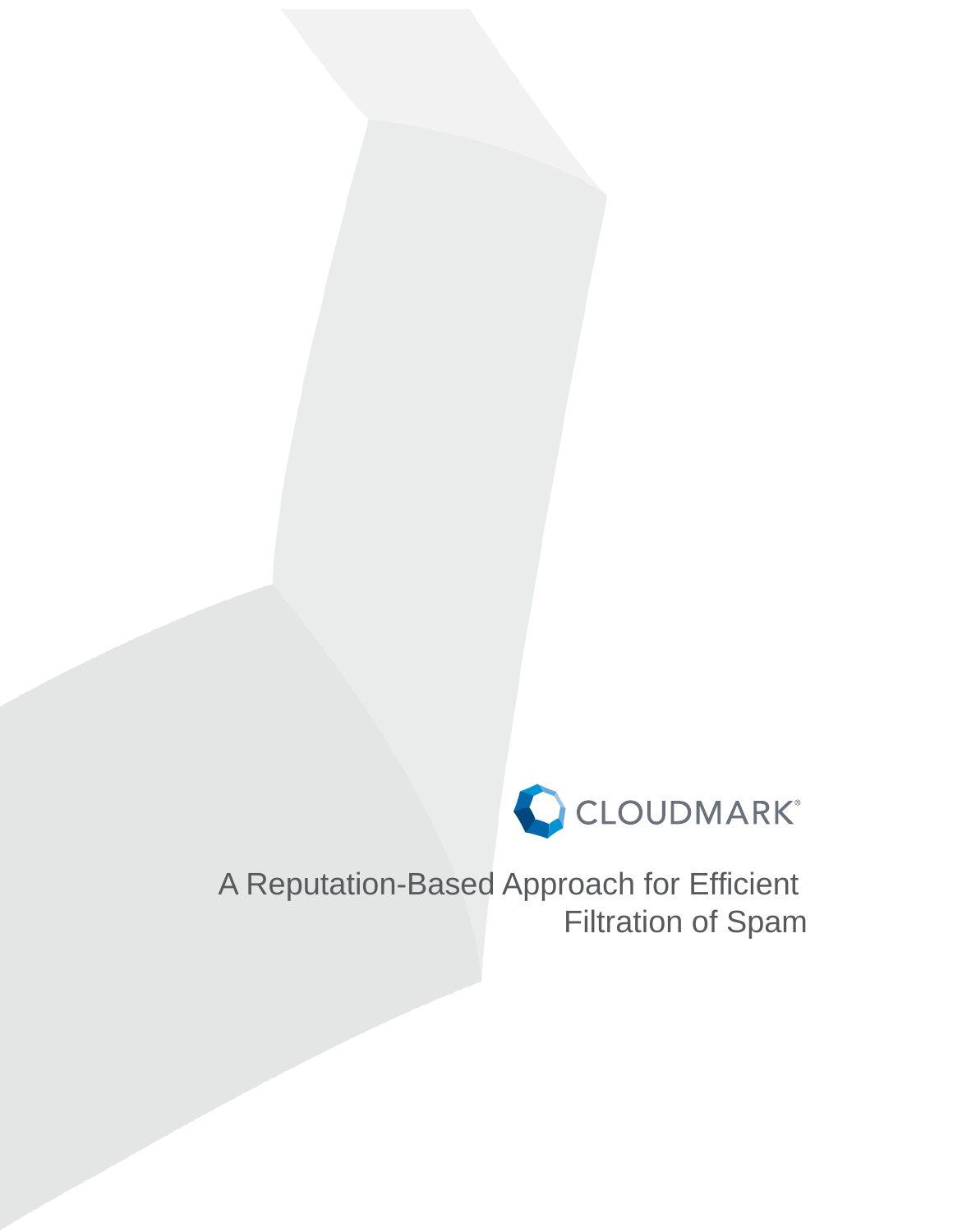

# ABSTRACT

Cloudmark's collaborative approach to fighting spam—with its additional attribute of "reputation" added to a community of real users who identify, report, and corroborate suspect messages in real time—has proven more effective and faster than traditional blocking or filtering methods. At the core of the Cloudmark Global Threat Network is the Trust Evaluation System. The Trust Evaluation System ensures the "reputation" of reporters by tracking how often the larger recipient community agrees with their assessment of a message. In addition, Cloudmark uses an automated system of highly-proficient, fingerprinting algorithms. Advanced Message Fingerprinting maintains the privacy of the content and reduce the amount of data to be analyzed. Once a message fingerprint is cataloged as spam, all future messages matching that fingerprint are automatically filtered. Because a reputation-based collaborative system does not draw blanket conclusions about terms, hosts, or people, it has proven to increase accuracy, particularly as it relates to false positives and critical false positives, while simultaneously decreasing administration costs.

## INTRODUCTION

Spam is everywhere. Not only is it an annoyance, it erodes the very productivity gains brought about by the advent of information technology. Workers spending hours plowing through email everyday have to contend with a significant amount of illegitimate email. Although automated spam filters have dramatically reduced spam, the amount of time and training required to use these filters often equals or exceeds the time required to simply delete unfiltered spam.

Considering that spam essentially consists of a single message seen by a large number of individuals, there is no reason why the training load associated with an automated spam filter can't be distributed across a large community of individuals who all receive the same unwanted messages. In this scenario, a self-organizing community collectively classifies new messages as "spam" or "not spam."

The collaborative decision making of the community not only reduces the training cost and learning curve for individuals and the administrative costs for companies, it also reduces the cost of accuracy, such as that associated with misclassification of a message. For our discussion, misclassification of messages fall into three categories:

- 1) Misclassification of legitimate email as spam—termed a "false positive"
- 2) Misclassification of legitimate, and business-critical, email as spam—termed a "critical false positive"
- 3) Misclassification of spam as legitimate email—termed a "false negative"

Of potential misclassification, false criticals and false positives are of greatest concern. False positives and critical false positives have a more immediate and significant cost to organizations, while false negatives erode overall productivity. (Coincidentally, in our research of anti-spam solutions, we've noted that false positives and critical false positives are the most underreported of all spam misclassifications.) Therefore, if a community— by properly training a spam filter—reduces the false positive and critical false positive rate, the cost incurred to the sender of a legitimate message misclassified as spam is reduced, as well as the cost incurred to the recipient who needs the message.

Reducing training and accuracy costs, particularly accuracy as it pertains to false positives, is the primary motivation for creating collaborative spam filtering architectures, such as Vipul's Razor $^{TM5}$ and its progeny. These systems, described below, enable users to identify and submit fingerprints of messages. When the fingerprinted messages are substantiated as spam by a community of users,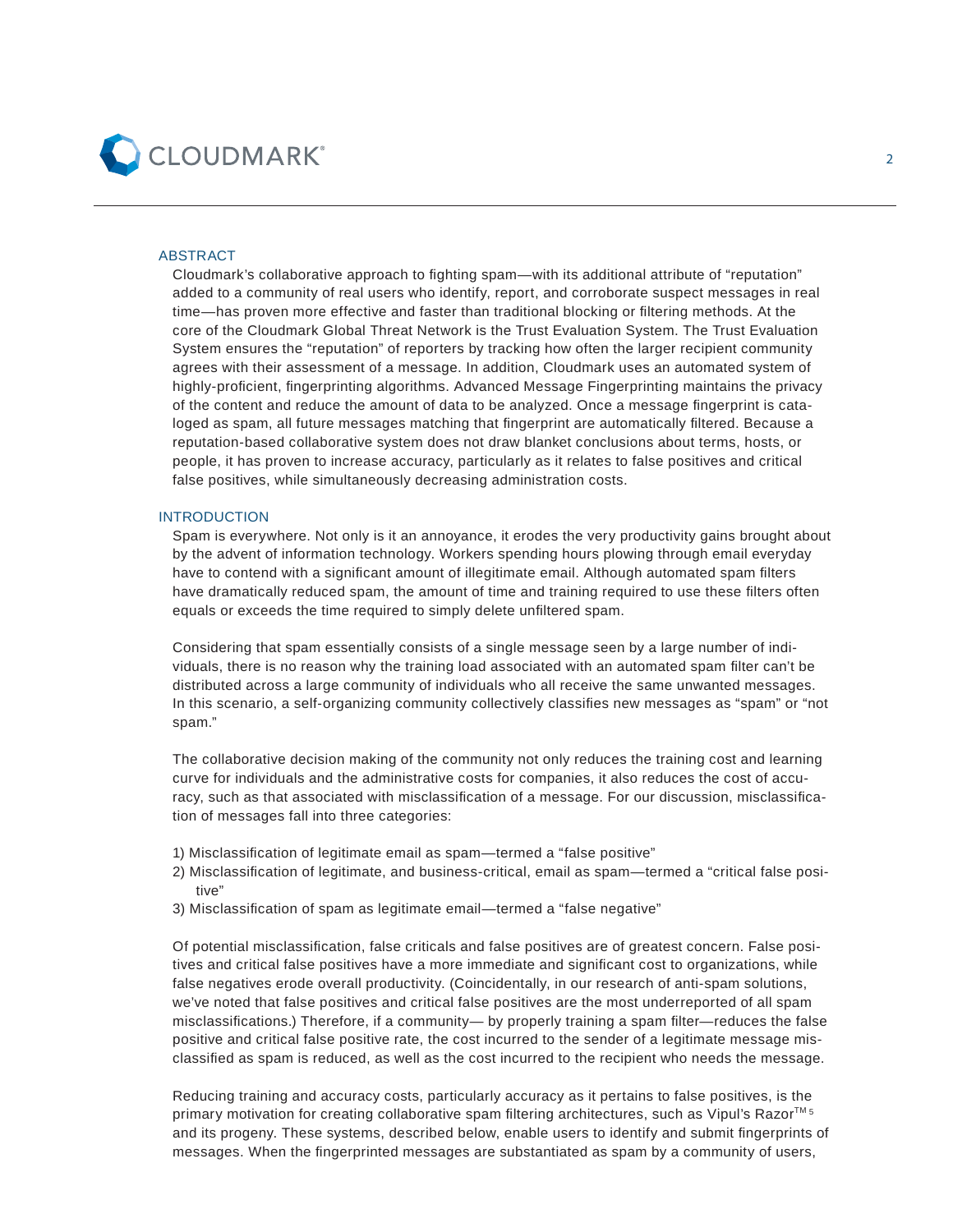

they are placed in a catalog of known spam messages.

## THE FUNDAMENTALS OF CLOUDMARK TECHNOLOGY

The primary author's involvement with spam began in 1996 when spam started trickling in through his 300-baud modem as a result of USENET posts. At the time, he was researching anonymous remailers7 and onion routing8, and he wanted to consider anti-spam in a broader context that included messaging systems where the sender was anonymous and the network topology was unknown. The fundamental idea that met these design criteria was to provide a way for the first few recipients to identify a message as spam, and then to have an automated way of informing the rest of the user community that the message is spam so the message could be filtered out before others read it. In other words, collaborative human intelligence "identifies" a message as spam and an automated technology verifies and prevents its proliferation.

The first prototype of this system, dubbed Vipul's Razor, was released as an Open Source project in 1998. In 2001, along with a major update to Razor (Razor2), Vipul co-founded a company called Cloudmark to work on messaging security technology in a dedicated setting. Today, the collaborative classifier that underlies Razor2, and all of Cloudmark's products, is known as the Cloudmark Global Threat Network service. The service operates at a massive scale—filtering spam globally for some 180 million people. The goal of the service is to accurately determine if a message is spam or legitimate email based on the first few reports so that only a few reporters are necessary to train the classifier for a new spam attack. At the core is a reputation metric analyzer that ensures the integrity of user-submitted feedback by modeling historical consensus and disagreement in the recipient community. This automated and real-time approach significantly reduces the individual training and corporate administrative cost.

# RELATED DIRECTIONS

The alarming increase of spam traffic in recent years has fostered considerable research and development of anti-spam technologies. Many novel methods have been discovered, evaluated, and deployed. Some of the more popular approaches, described below, are address whitelisting, IP blacklisting, and Bayesian classifiers.

#### Address Whitelisting

A simplistic, yet popular, classifier known as "address whitelisting" permits delivery of mail only from people known to, and approved by, the recipient. The premise is that exclusion of spammers from the "allowed sender" list keeps spam out of the mailbox. This classifier is very easy to implement and works well for recipients who communicate only with a well-defined and static set of correspondents. However, its performance is suboptimal in the general case, where recipients must continually update and train their own version of the classifier as their correspondence network expands. The accuracy cost is also high because address-based classification is susceptible to address forgery, and a well defined allow list hampers first-contact communications. Many of the shortcomings associated with address whitelisting can be alleviated with sender authentication schemes and reputation-based training, as we discuss later in this paper.

## IP Blacklisting

Another popular method for stopping spam is blocking all incoming traffic from mail servers that are known to send spam or that have the potential to send spam due to misconfiguration. Servers that wish to reject mail from known spam mail servers can fetch a list of known spam-generating mailservers by IP address (commonly referred to as RBLs, or Real-time Blackhole Lists) and block all inbound connections from these systems. While this is a powerful tool for stopping the most abusive mail servers on the internet, blocking every incoming message from a specific mail server, even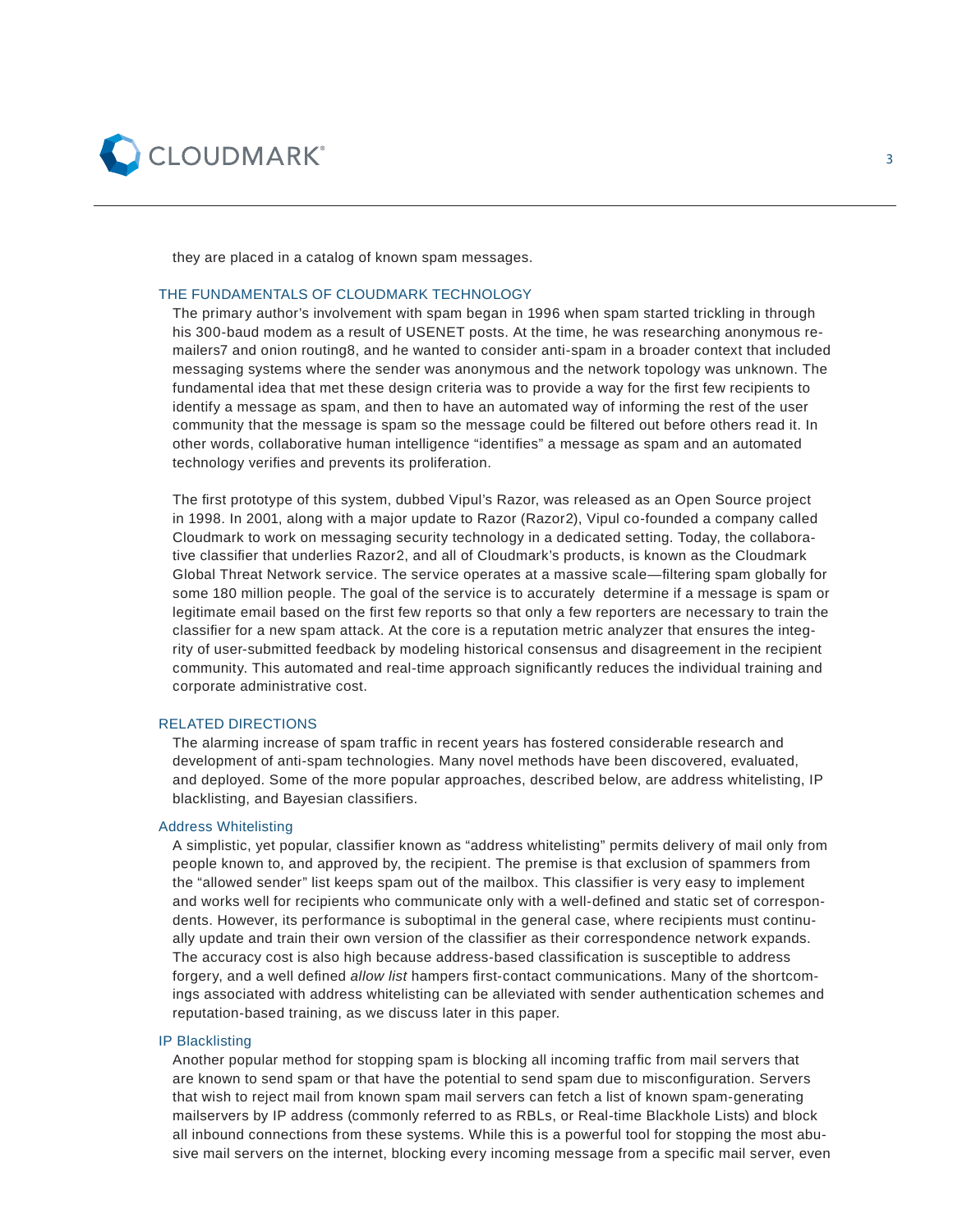

one predominately used for spam, may increase the false positive and critical false positive rate of the spam filter. Without a method for rapidly providing feedback about servers on the block lists that are likely also generating legitimate traffic, organizations striving for zero or near-zero false positives are forced to look for technologies that provide greater granularity regarding the disposition of a message.

## **Bayesian Classifiers**

Statistical text classification systems, like Naive Bayesian (NB) classifiers<sup>6</sup>, classify based on the semantic similarity of incoming mail to a corpus of prior messages. NB classifiers tokenize mail content into words and phrases (or other linguistic units) and register the probability of the appearance of various words and phrases in spam and legitimate messages. The learned set of linguistic units and their corresponding probabilities constitute the "hypothesis" used to classify incoming mail. While statistical text classifiers must be trained incrementally by the recipient, the training events are rare, compared to the frequency of incoming mail. Most implementations come with a built-in hypothesis that serves as a starting point to offset the training requirements of the tool. Once trained, statistical text classifiers are quite accurate at identifying legitimate communications and reasonably good at identifying spam. They are known to perform best in single-user environments where the training corpus accurately reflects specific user preferences. Most real-world deployments of statistical text classification are augmented with orthogonal classifiers, such as blacklisting, to derive acceptable spam detection performance.

## **ARCHITECTURE**

The Cloudmark Global Threat Network service is a community-based, rather than an individualbased, filter training system. It does not rely upon any one semantic analysis scheme; rather, it uses a large set of orthogonal fingerprinting schemes that are trained by the community.

The service consists of four important architectural components: *Agents, Nomination servers, Catalog servers*, and a reputation system known as the *Trust Evaluation System*. The Agent software suite comprises a variety of software packages used by email recipients to report on messages, such as "Message is spam" or "Message is not spam". This feedback is routed to the Nomination servers, and small fingerprints are generated on the message. The fingerprint size is on the order of 14 to 20 bytes. Not only does fingerprinting a message, rather than transmitting its entire content, protect the privacy of the email recipient, it also dramatically reduces the cost associated with transmitting, storing, and processing feedback. We discuss spam fingerprinting in more detail later in this paper.

The submitted feedback is passed to the Nomination servers, which collect all fingerprints nominated by the recipients as either potentially new spam or as false positives. If all users were equally and consistently capable of determining the disposition of a message, and a single user could nominate a fingerprint as "spam" or "not spam," then the fingerprint would be redistributed to the community. The Cloudmark Global Threat Network service, however, requires submitted feedback to be corroborated by multiple, trusted members of the community. The logic that determines the community's faith in the validity of a fingerprint is embodied in the Trust Evaluation System. It alone determines which new reports are valid or invalid. An overview of how the Trust Evaluation System works is presented in a following section.

Once the Trust Evaluation System determines that a fingerprint is "spammy," the fingerprint is added to the Catalog server. All messages received by a user are fingerprinted, and the fingerprints queried against the Catalog server. If the queried fingerprint exists in the Catalog server, the agent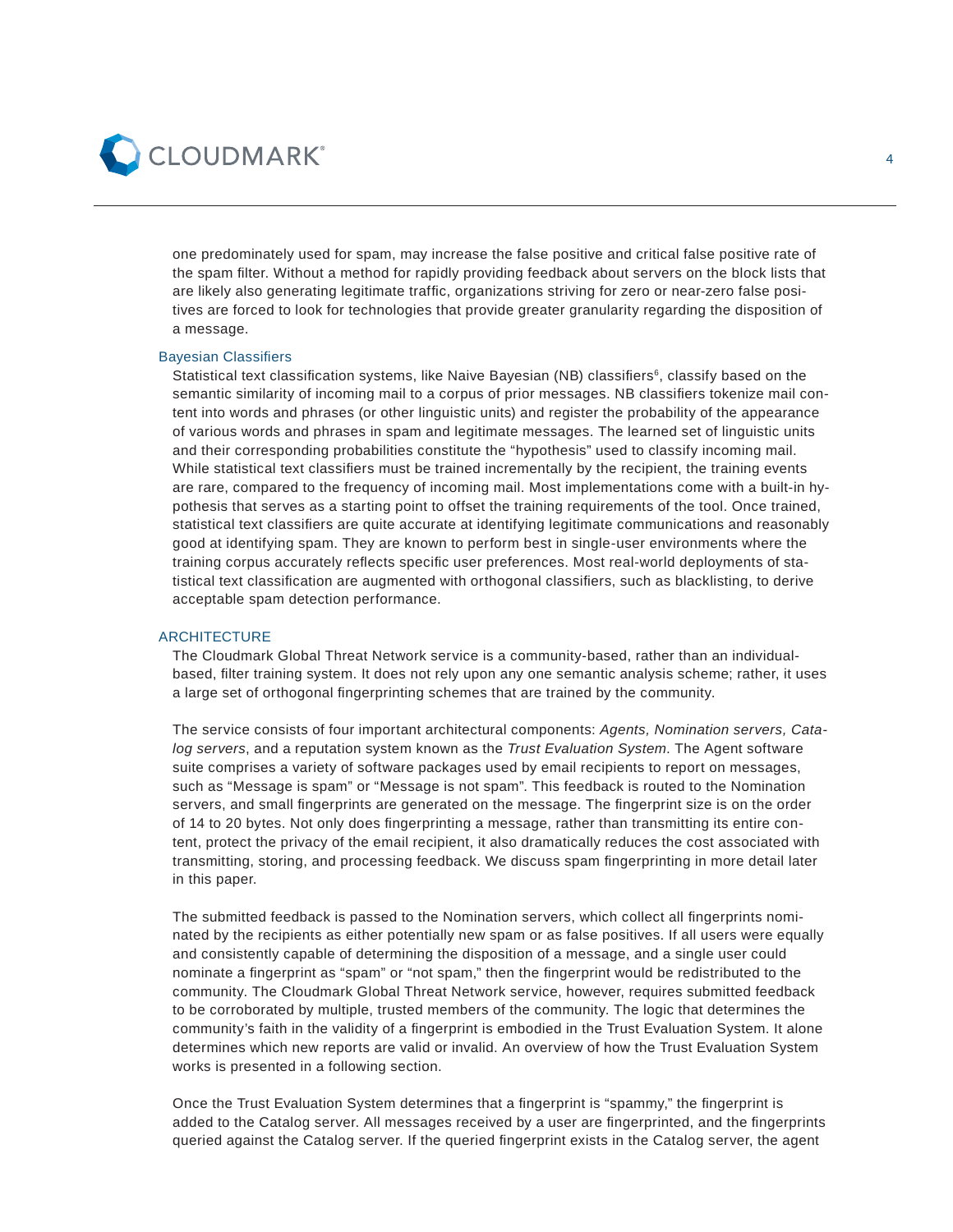

filters the message as spam. If the fingerprint is not in the Catalog server, and the recipient feels that the message is spam, then the recipient submits a fingerprint to the Nomination server and the process begins again.

An agent residing on a user's desktop computes a fingerprint of a new email and submits this fingerprint (1) to the Spam Fingerprint Catalog server. If the Catalog server has the fingerprint in its database, the server tells the agent (2) that the message has been flagged by the community as spam. If the fingerprint is not in the Catalog server, and the recipient feels that the message is spam, the recipient instructs the agent to transmit the fingerprint (3) to the Nomination server, which in turn, inserts the fingerprint into the Nomination database (4). The Trust Evaluation System continually watches (5) the Nomination database to see if there are any new fingerprints –that have been submitted by multiple, trusted email recipients. If enough trusted recipients submit the same fingerprint, the fingerprint is promoted to the Catalog server, and the process continues.



Figure 1: The process flow of the Cloudmark Global Threat Network service.

## Trust Evaluation System

The Trust Evaluation System ES is the reputation metric, or trust system, of GTN service that evaluates every new piece of feedback submitted to the Nomination servers. The primary function of TeS is to assign a "confidence" to fingerprints—a value between  $C_{mn}$  (legitimate) and  $C_{mx}$  (spam), based on the "reputation" or "trust level" of the individual reporting the fingerprint. The trust level, t, is a finite numeric value attached to every community reporter. The value *t* is, in turn, computed from the corroborated historical confidence of the fingerprints nominated by the reporter. The circular assignment effectively turns the classifier into a stable closed-loop control system.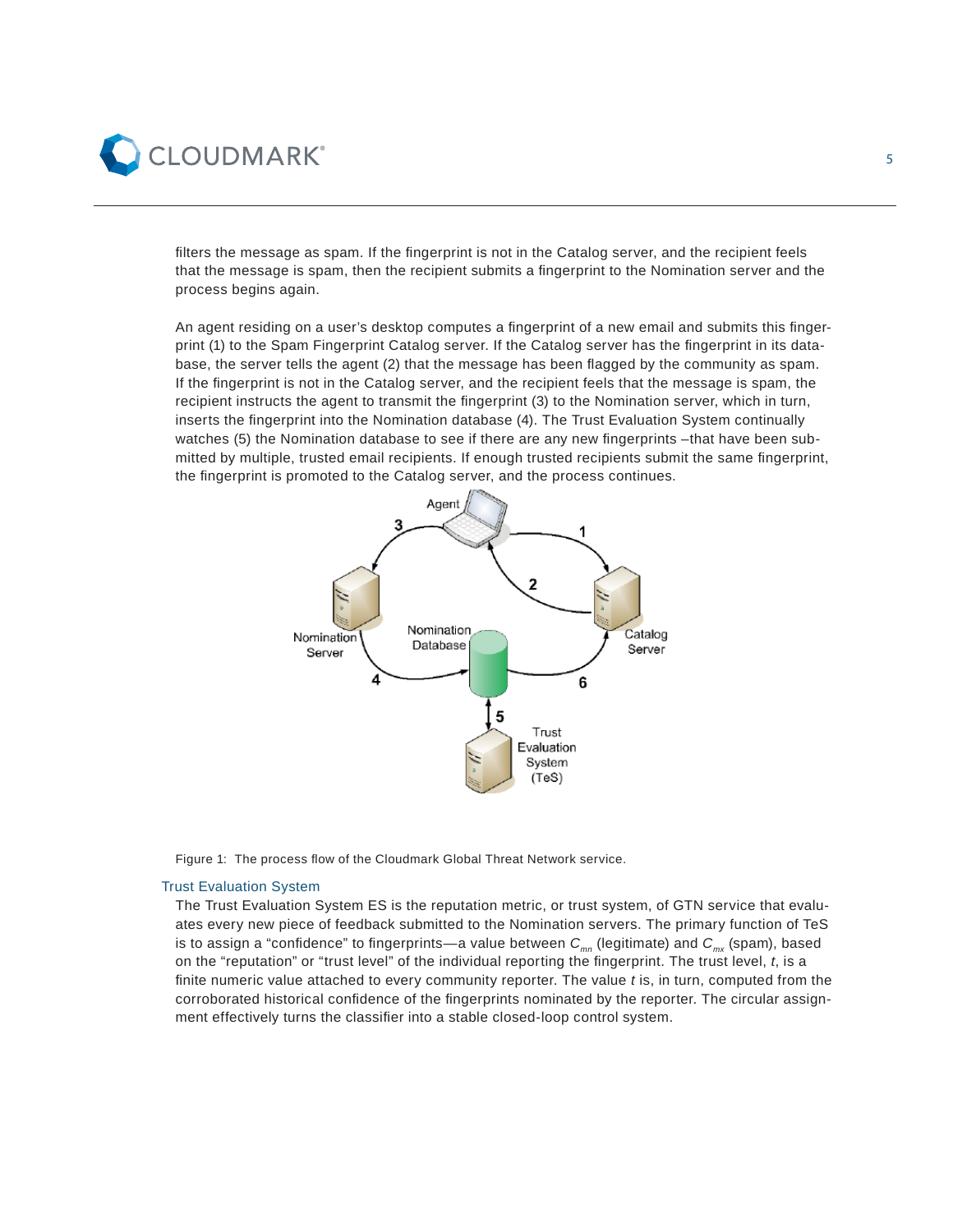



Figure 2: The process flow of the Trust Evaluation System.

The heart of the Cloudmark Global Threat Network service is the Trust Evaluation System. This is the component that determines both the confidence the community has in the disposition of a fingerprint and the trust that the system places in the decisions made by members of the community. In a continuous process, members of the community receive new spam (1) and report their feelings ("spam" or "not spam") about the message to the Nomination server, which in turn reports it to the sytstem (2). Based upon the trust associated with each individual reporter, it assigns confidence to the fingerprint (3) and reports it to the GTN service for distribution to the community (4). The system then reevaluates the community trust values to determine who should gain and lose trust as a result of their individual assessments of the message.

Just as in the real world, trust is earned slowly and is difficult to attain. New recipients start with a trust level of zero. In the very beginning (at the launch of the classifier), there were only a few hand-picked recipients with a high trust level. As zero-valued, untrusted community members provide feedback, TES rewards reporters whose feedback agrees with those of highly-trusted, highlyreputable members of the community. In other words, TES assigns trust points to recipients when their reports are corroborated by other highly trusted recipients. In practice, for every fingerprint that achieves a high confidence meaning that the fingerprint was reported and corroborated by highly trusted recipients—TES gives one of first reporters of the fingerprint a small trust reward.

Untrusted recipients who report often and report correctly eventually accrue enough trust rewards to become trusted recipients themselves. Once trusted, they implicitly begin to participate in the process of selecting newer trusted recipients. In this manner, TES selectively inducts a community of "highly-reputable," "highly-trusted" members—reporters who routinely make decisions that are honored by the rest of the community. TES also penalizes recipients who disagree with the trusted majority. Penalties are harsher than rewards, so while gaining trust is hard, losing it is rather easy.

The second aspect of TES's responsibility is to assign confidence to fingerprints. Fingerprint confidence is a function of the reporter's trust level and the disposition (block/unblock) of their reports.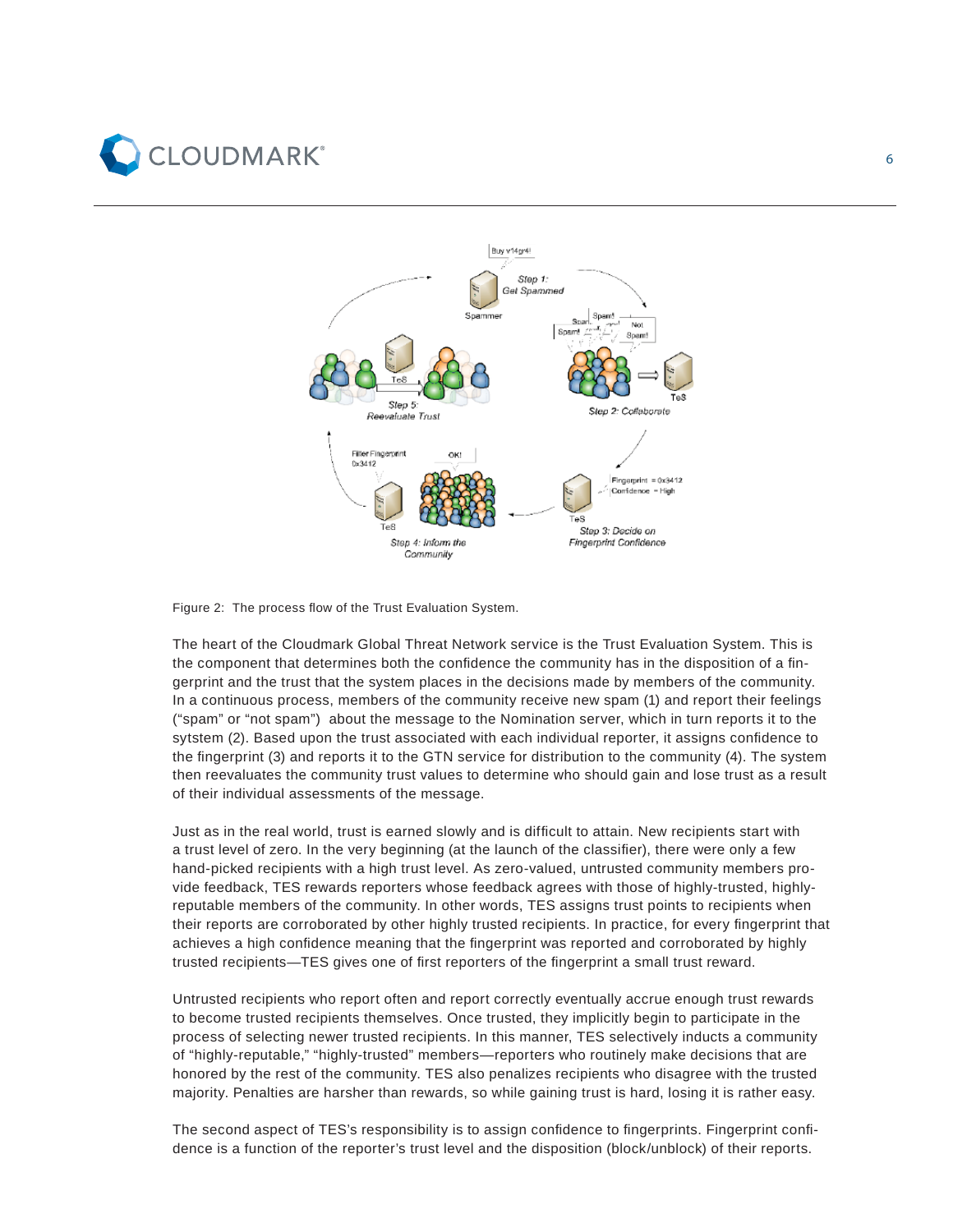

TES updates confidence in real-time with every report. Once the confidence reaches a threshold, known as *average spam confidence*, it is promoted to Catalog servers. If a promoted fingerprint is unblocked by trusted recipients, its confidence can drop below the average spam confidence, which results in its immediate removal from the catalog servers. The real-time nature of confidence assignments results in an extremely responsive system that can self correct within seconds.

In more formal terms, a given set of fingerprint reporters,  $R$ , who each have a trust level  $t_{_{\ell}}$  , send in reports that have a *disposition d<sub>r</sub>* , where *d<sub>r</sub>* = -1 if the fingerprint misclassifies a legitimate message as spam and  $t_{\scriptscriptstyle\rm F}$  = 1 if the message is spam. After a number of fingerprints are collected, it is possible to compute a fingerprint confidence using the following equation:

However, it is important to note that TeS uses a variation of the above algorithm to reduce its attack vulnerability.

# Emergent Properties of TES

TES has several desirable, even surprising, emergent properties when deployed on a large scale. These properties are critical to the effectiveness of the system and typical of well-designed reputa

$$
confidence = \min\left\{c_{\text{sw}}, \max\left\{c_{\text{sw}}, \sum_{r \in R} d_r \max\left\{t_r, 0\right\}\right\}\right\}
$$

tion metrics. We discuss some of these properties in this section and contrast them with related properties of other anti-spam approaches.

#### Responsiveness

TES's reward selection metric prefers those recipients who report correctly and early. This means that over time TES can identify all such reporters whose initial reports have a high likelihood of being accepted as spam by the rest of the community. As the group of trusted recipients becomes larger, the first few reports are extremely reliable predictors of a fingerprint's final disposition. As a result, GTN can respond extremely quickly to new spam attacks.

Anti-spam methods that either require expert supervision, or that are inherently unable to train on individual samples, have significantly longer response latencies. These systems are unable to stop short-lived attacks that are not already addressable by their existing filtering hypotheses.

## Self Correction

The ability to make negative assertions ("Message is not spam"), combined with the dynamic nature of the confidence assignment algorithm, permits speedy self-correction when the initial prediction is incompatible with the consensus view. Since confidence and trust assignments are intertwined, community disagreement results in immediate correction of the confidence of fingerprints, as well as a trust reduction for reporting the fingerprints as spam. This results in a historical trend toward accuracy because only the reporters who consistently make decisions aligned with the consensus retain their trusted status. From a learning perspective, the reporter's reputation or trust values represent the entire history of good decisions and mistakes made by the classifier.

## Modeling Disagreement

One of things we learned almost immediately after the launch of TES was that certain fingerprints would wildly flip-flop across the average spam confidence level. These fingerprints usually represented newsletters and mass mailings that were considered desirable by some and undesirable by others. The community of trusted recipients disagreed on the disposition of these fingerprints because there was no "real" community consensus on whether or not the message was spam. By modeling the pattern of disagreement, we taught TES to identify this kind of disagreement and flag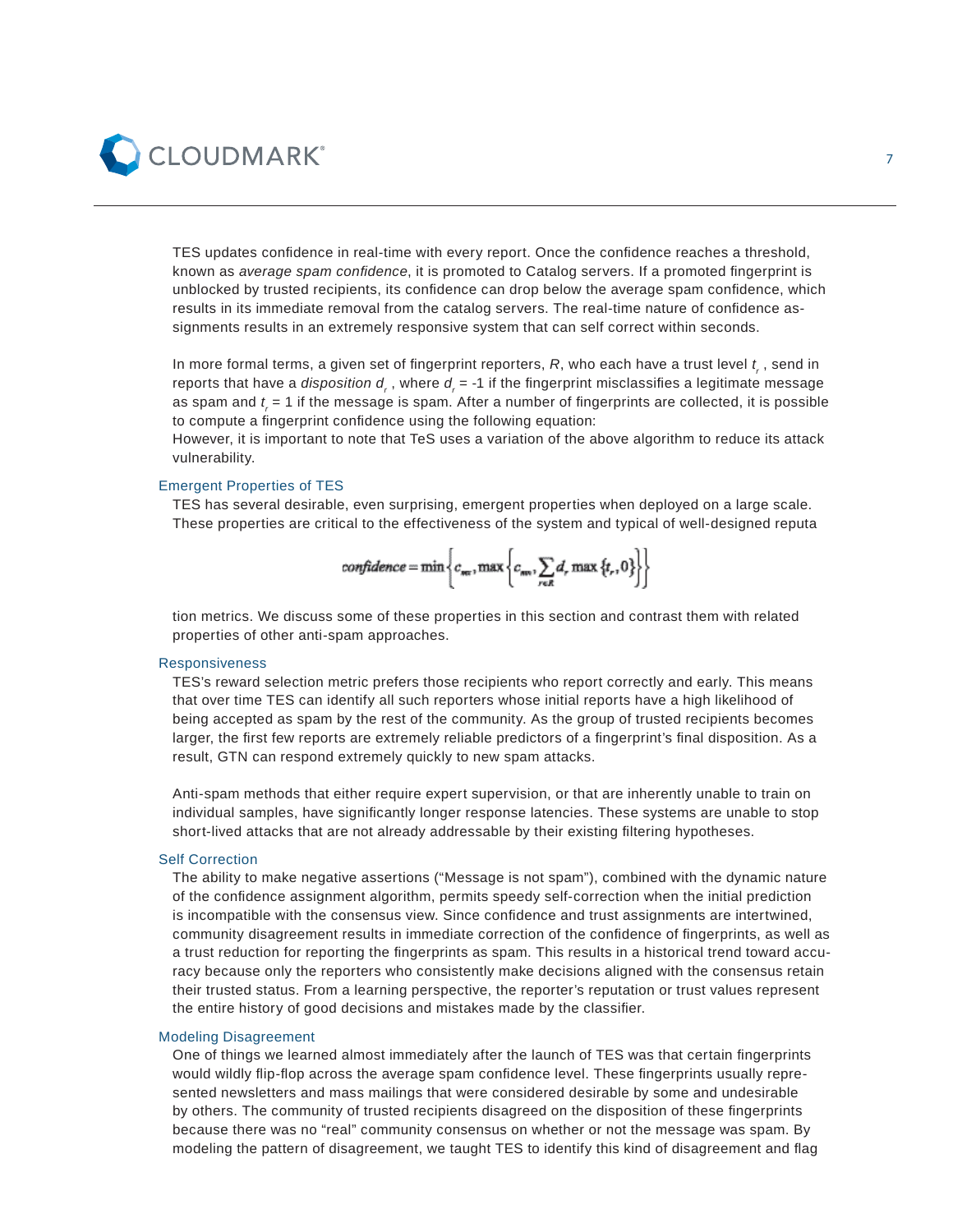

such fingerprints as *contested*. When agents query contested fingerprints, they are informed of the contention status so they can classify the source emails based on out-of-band criteria, which can be defined subjectively for all recipients.

Contention modeling is extremely important for a collaborative classifier like the Cloudmark Global Threat Network service because it scopes the precision of the system. If the limitations of the classifier are known, other classification methods can be invoked as required. In the Cloudmark Global Threat Network service, contention logic is also a catch-all defense against fingerprint collision. If a set of spam and legitimate email happen to generate the same fingerprint, the fingerprint is flagged as contested, which excludes its disposition from the classification decision. Historically aggregated contention rates in the service are an indicator of the level of disagreement in the trusted community. The level of disagreement in the service is very low, which implies that the trust model can successfully represent the collective wisdom of the community.

Most machine learning systems, including statistical text classifiers like Naive Bayes, are unable to automatically identify contested documents. This is why statistical classifiers tend to work better in single-user environments where recipient preferences are consistent over time.

## Resistance to Attack

An open, user feedback-driven system like the Cloudmark Global Threat Network service is an attractive attack target for spammers. There are essentially two ways of attacking the service. One is through a technique called *hash busting*, which attacks fingerprinting algorithms by forcing them to generate different fingerprints for each mutation of a spam message. Fingerprinting algorithms are designed to be resistant to hash busting, as discussed later in this paper. The second vector for attack is through incorrect feedback. Most commonly, attackers attempt to unblock their mailings before broadcasting them to the general population. However, an attacker must first be considered trusted in order to affect the disposition of a fingerprint. In order to gain trust, the attacker must provide useful feedback over a long period of time, which requires blocking spam that others consider to be spam. In other words, spammers must behave like good recipients for an extended period of time to get even a single identity to be considered trusted. If they do spend the effort building up a trusted identity, the amount of damage they can do with one or few trusted identities is negligible because the disagreement from the majority of the trust community will result in harsh trust penalties for the spammer identities. As the pool of trusted users grows, it gets harder to gain trust and easier to lose it. Participation is proportional to the strength of attack resistance.

Expert-supervised systems are resistant to such attacks by definition but are unable to scale to a large number of experts. Similarly, statistical text classification systems must go through supervised training to avoid corpus pollution. Supervision limits the amount of training data that can be considered. One real-world limitation, for example, is in a supervised classification system's inability to adequately detect "foreign language" spam—that is, spam in languages not understood by supervisors.

# A Collective Definition of Spam

Perhaps the most passionately debated question in anti-spam circles—what constitutes spam—still lacks a universal answer. Even though discussions tend toward philosophy, it is an important question to answer for creators and users of anti-spam classifiers. Luckily for us, one of the side effects of the Global Threat Network service is a generative definition of spam. The emails that achieve a high confidence are "spam" and the ones that don't are "not spam." The emails that get contested are spam for some and not others. These metrics are a direct representation of the beliefs of the community as to what spam is.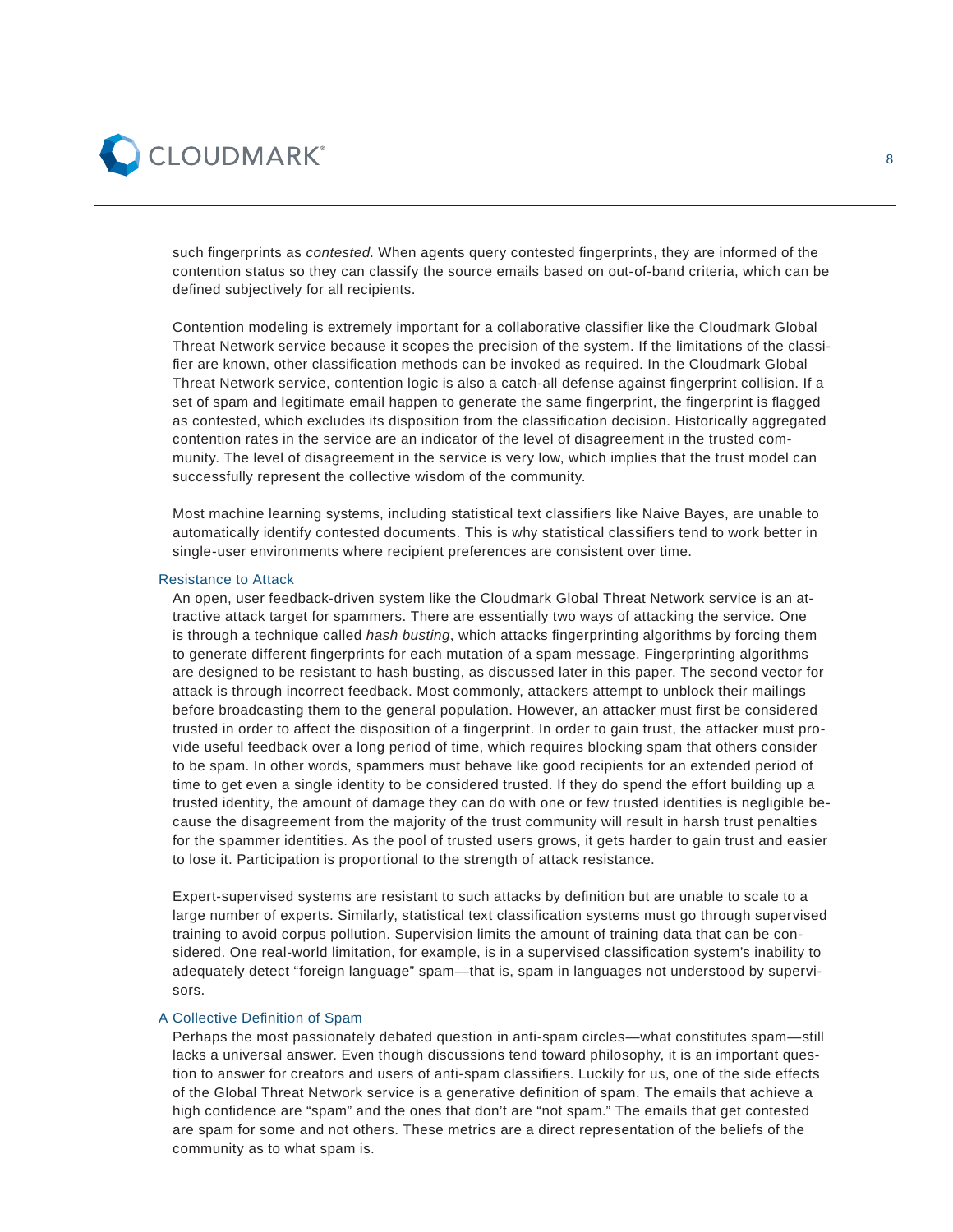

Many anti-spam systems—like IP blacklists operated by a small group of otherwise extremely informed experts—often train their system based on personal experience, strict policies, or minority perspective resulting in wide-scale misclassification. The cause of poor training is often limited visibility, referred to as *availability bias*<sup>1</sup>, and has led to many lawsuits and general distrust of anti-spam techniques. A community-based classifier is resistant to such biases.

## Fingerprinting and Its Impact on System Performance

The Global Threat Network service relies on advanced message fingerprinting algorithms for identifying messages classified by the community as being spam. All of the fingerprinting algorithms employed by the service take the same general form: They are a many-to-one mapping between messages and the field of 14 to 20 byte numbers. A good fingerprinting algorithm would map many similar messages, namely mutations of one another, to the same fingerprint while not mapping any additional messages to the fingerprint.

We have formalized these two properties of fingerprinting algorithms by creating two metrics: *multiplicity* and *cross-class collision*. Multiplicity encapsulates the versatility of a single fingerprint to classify mutations of a single spam species. Cross-class collision is the extent of intersection between fingerprints generated from a corpus of spam and legitimate messages. It measures the *potential* rate at which the fingerprint could cause false positives in the system. While the creation of fingerprinting schemes is a creative process, these metrics work as a general framework to evaluate the efficacy of new fingerprint schemes.

These metrics were developed in-house because literature on fingerprint-based spam filters is sparse. This paper constitutes the first time our internal fingerprint evaluation system has been publicly documented.

We begin by denoting the set of spam messages by *S* and the set of non-spam messages as *S'* . It is well known that spammers will mutate a single message to escape naive signature schemes. We define a *mutation set* as being an agreed-upon set of messages to be derived from a single source message, or to share a common message ancestor. We assume that mutation sets do not overlap.

Classifying spam perfectly into mutation classes is, for all practical purposes, an impossible task. However, for the evaluation of new fingerprinting algorithms, a reasonable approximation can be achieved by classifying corpora manually.

We denote a class of fingerprinting algorithms by  $f$  .  $f_c$  is a perfect cryptographic hash, which generates a unique value for every unique message, regardless of how small a mutation may exist be-

$$
S = \{s_1, \ldots, s_r\}
$$

$$
S' = \{s'_1, \ldots, s'_r\}
$$

tween any two messages.  $f_{o}$  is a fingerprint generated by a limited oracle, where all spam messages in a single mutation class generate the same fingerprint.  $f_e$  is the fingerprinting algorithm that we develop. The fingerprinting algorithm should operate exactly like the oracle and generate a single fingerprint for all messages in the same mutation class.

$$
M = \{M_1, \dots, M_k\}
$$
  

$$
1 \le x \le k : M_x \subseteq S
$$
  

$$
1 \le x < y \le k : M_x \cap M_y = \emptyset
$$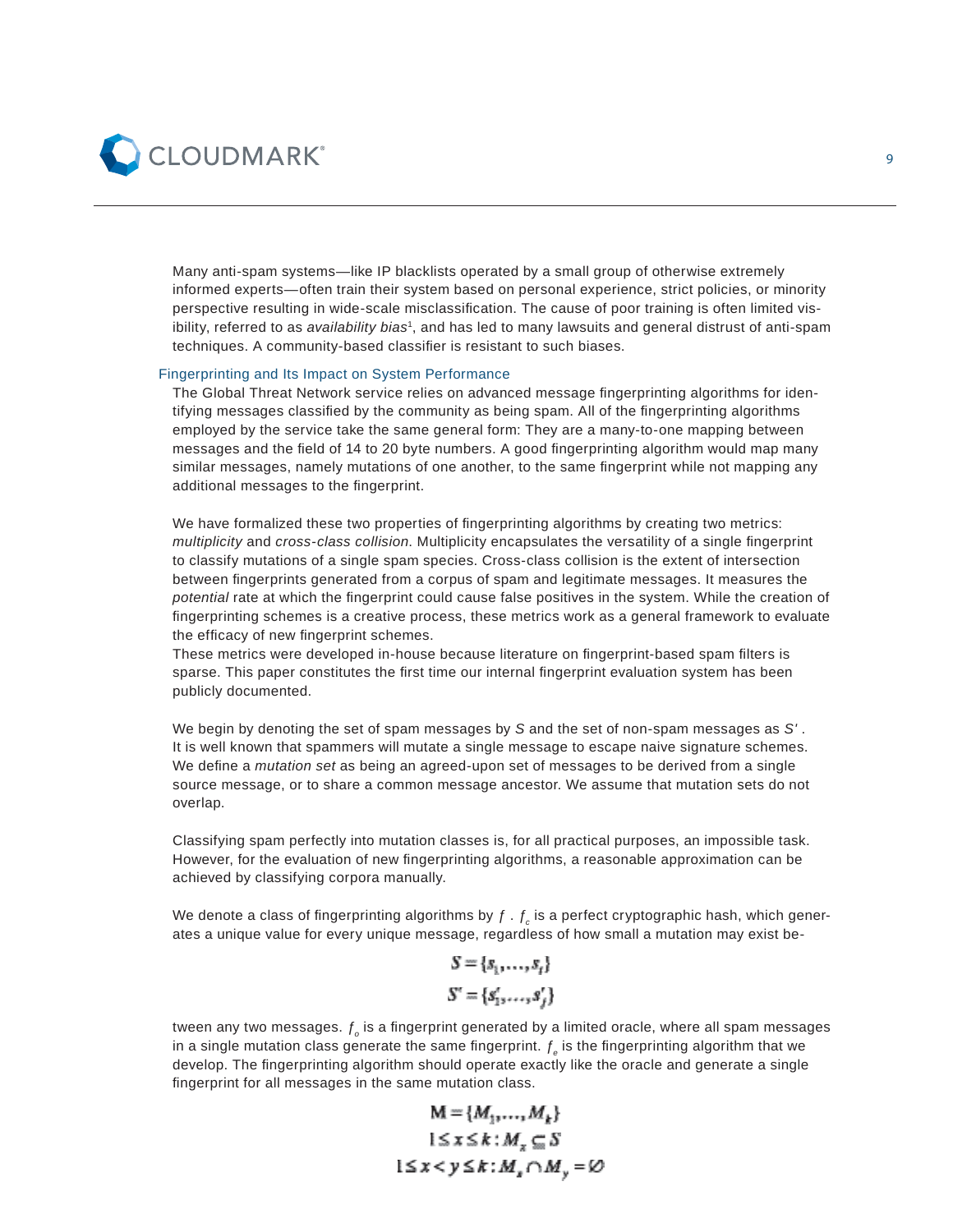

The set of fingerprints previously generated by system users is denoted by  $F_{cat}$ , which is an abstraction of the catalog server. Additionally, S<sub>cat</sub> is denoted as the set of spam messages in the catalog server.

On the back end, two factors drive the accuracy and the false positive rate. We know that any new spam that comes in is either something we have seen before, a mutation of an old spam campaign, or a completely new campaign. If it is an old spam campaign, then it should be in the content filtering system. If it is a new campaign, the data feedback system will report the message fingerprints into the system, and the fingerprints that identify the attack will be rapidly propagated throughout the system and community. Regarding mutations of old campaigns, we don't want to allow a spammer to apply a simple mutation, such as reformatting the message or changing a URL, to avoid a previously-generated signature. To prevent mutations of old campaigns from slipping past our system to the users, fingerprinting algorithms with high multiplicity must be employed in order to resist mutations of old campaigns.

A cryptographic hashing algorithm, for example, would not be an appropriate fingerprint because of its sensitivity to mutations, but would fare well when it comes to generating fingerprints that would unintentionally also apply to legitimate messages.

If a large number of messages that do not have any mutations are received by our agents, the multiplicity numbers will look artificially low. Therefore, we use an additional metric, known as *unbiased multiplicity*, for evaluating fingerprinting algorithms during the design stage. This metric quantifies how close an experimental fingerprinting algorithm comes to generating only a single metric per mutation class.

$$
multiplicity = \frac{|f_c(S)|}{|f_c(S)|}
$$

A fingerprint with high multiplicity is capable of covering multiple mutations of the same spam from a single campaign. From the standpoint of the community, a high-multiplicity fingerprint means that a single spam campaign consisting of multiple mutations will be eliminated far earlier than if multiple fingerprints are required.

It is possible to generate a fingerprint with extremely high multiplicity, where volumes of messages are covered by the same fingerprint. The danger, however, is that a high-multiplicity fingerprint would also cover messages that are not spam, or cause collisions with messages contained in the

*unbiased* = 
$$
1 - \frac{|f_e(S)| - |f_a(S)|}{|f_c(S)| - |f_a(S)|}
$$

*legitimate* class. Since TES independently protects against false positives by contesting fingerprints that cover both spam and legit messages, a high cross-collision rate renders colliding fingerprints ineffective in stopping spam.

During metric design, we quantified a fingerprint algorithm's risk for a high contention rate by examining the *cross-mutation collision*, or *cmc* rate, or the rate at which a single fingerprint covers multiple mutation classes. Note that the inverse mapping of the fingerprint function is a subset of the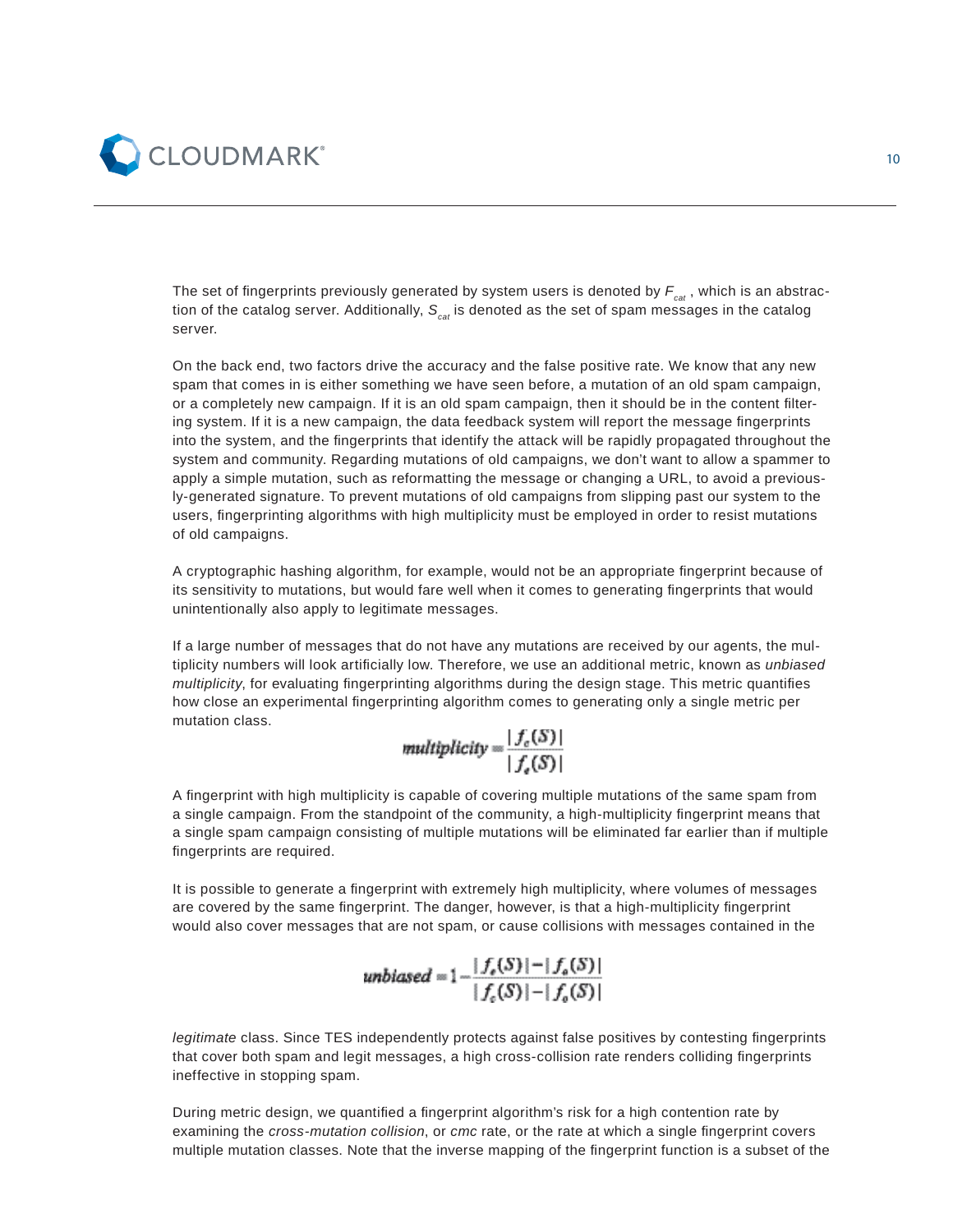

message set, that is,

# $f^{-1}(f(M)) = S \cup S'$

The cross-mutation collision rate is really a proxy metric for the *cross-class collision*, or *ccc* rate, or the rate at which a legitimate message and a spam message maps to the same fingerprint.

In summary, a perfect fingerprinting algorithm will generate zero cross-class collisions and will have an unbiased multiplicity of 1. Currently we employ eight different fingerprinting algorithms, each of which has a method of operation that is mutually orthogonal. The generation of additional fingerprinting algorithms is left as an exercise to the reader.

$$
cmc = \frac{S \cap \left[\bigcup_{1 \leq x \leq k} \bigcup_{x < y \leq k} f_{\epsilon}(M_x) \cap f_{\epsilon}(M_y)\right]^{-1}}{\left|S\right|}
$$

For those readers who are familiar with Vipul's Razor and Cloudmark systems, we would like to point out that the open-source Vipul's Razor agents implement two of the six fingerprinting algorithms in Global Threat Network service. The independence of fingerprinting schemes makes it



possible to deploy versions of the service agents with differing QoS and performance characteristics as required by environmental and business factors.

## Overall Fitness

From a user's standpoint, the most important metrics are the *accuracy* and the *false positive* rate, denoted by *a* and *fp* in the equations below. We define accuracy as the percentage of spam messages sent to a user's mailbox that are correctly classified as spam without user intervention. Also, we define the false positive rate as the number of non-spam messages that have to be unblocked by user feedback divided by the number of messages that are checked for their spam disposition.

In practice, the Global Threat Network allows precise quantification of accuracy and training costs based on the cumulative number of blocks, unblocks, and checks. In fact, the GTN is one of the few anti-spam systems whose production performance can be actively measured by its developers in real time.

# Sender Reputation

Several initiatives are being pursued that attempt to compute reputation of senders rather than of email. Both Sender Policy Framework (SPF)<sup>4</sup> and Domain Keys Identified Mail (DKIM)<sup>2</sup> attempt

$$
a = \frac{\text{filteredspam}}{\text{filteredspam} + \text{unfilteredspam}}
$$

 $fp = \frac{unblocked}{checked}$ 

to identify a sender by the set of email servers they use to send out mail. SPF is the more widely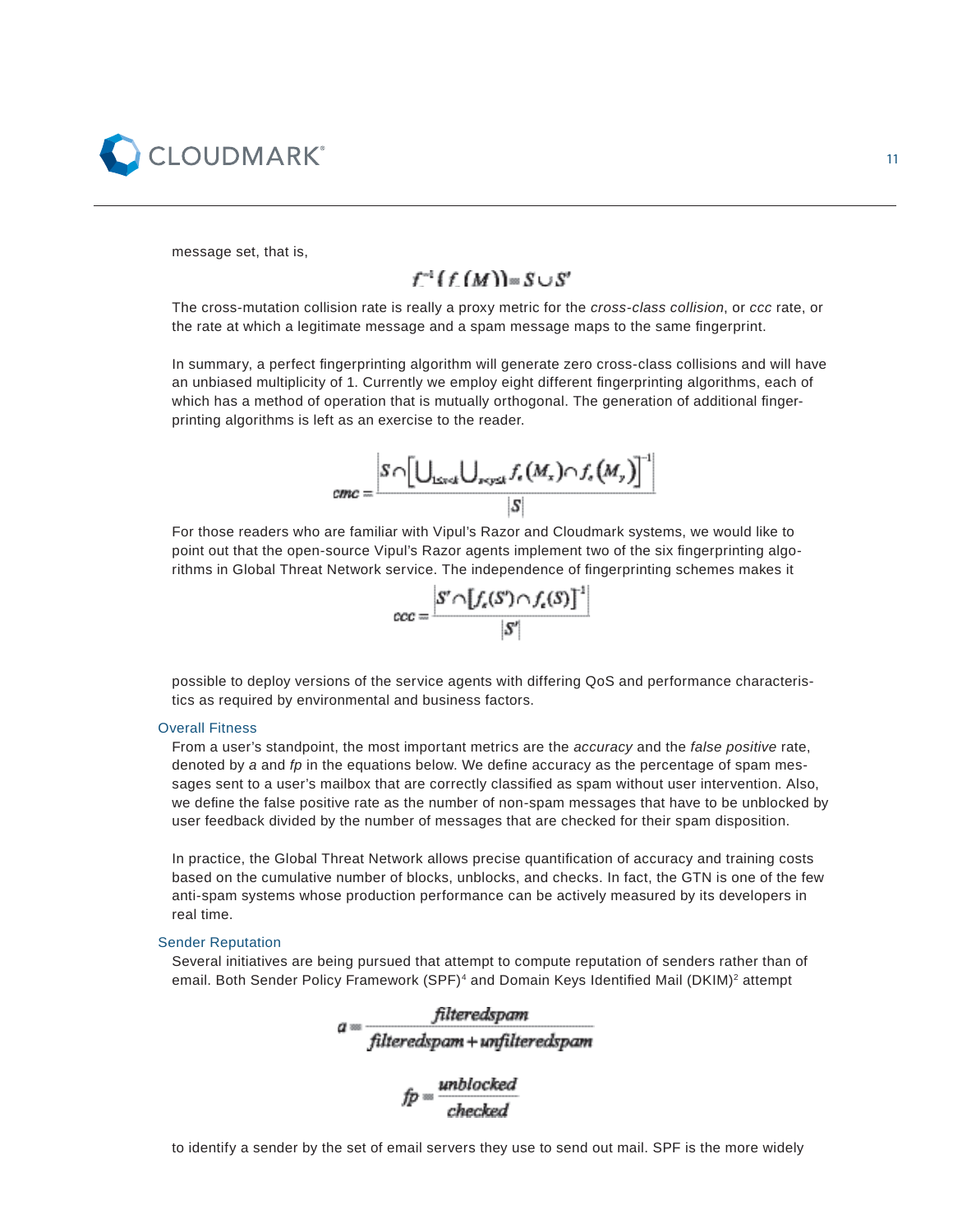

deployed of the two, but DKIM is gaining ground. The basic idea behind the SPF scheme is to allow senders to publish a list of servers they use for sending mail through a DNS record. For example, examplesender.com can publish that they send mail from mx1.examplesender.com or mx2.examplesender.com. Before accepting mail, the recipient mail server can then ensure that a sender claiming to be examplesender.com is actually coming from one of the mail servers in example sender.com's DNS records. DKIM signs all outgoing messages with an asymmetric key whose public counterpart is published through the sender's DNS. SPF and DKIM essentially make it very hard to forge the identity of the sender, making spam filtering based upon sender information more feasible.

Once the sender's identity is established with SPF or DKIM, reputation systems like TES can be employed to measure "the goodness of senders" over time. There are quite a few sender reputation projects underway<sup>3</sup> that aim to track and compute sender reputation and use it to filter mail from bad senders. Sender reputation would also enable more robust versions of the "address whitelist" classifier described earlier.

How accurate would such classifiers be? While we believe sender authentication is a useful and healthy augmentation to email, our perspective on the usefulness of sender authentication in the context of anti-spam differs from the prevalent optimism seen in the industry today. The problem with sender authentication schemes is that they do not identify individual senders. They currently associate identities only with a collection of senders behind a host. To be more exact, sender authentication schemes identify the software and network infrastructure used by a sender to send out email. There are two problems with this. First, a sender's reputation is affected by the behavior of all senders with whom the sender shares network resources. Second, the sender's reputation could be affected by malicious code that hides on the sender network to send out spam or malicious code via email. The first is a problem of *granularity* and the second is a problem of *impersonation*. We contend that host-level sender authentication and reputation will be good at identifying immaculately good senders, or sender collections, such as small organizations and phishing-afflicted institutions that can successfully enforce a conscientious sender policy and safeguard their networks from zombies. Sender authentication will also be effective at identifying the absolutely bad senders and networks created solely to send spam. However, networks with a large number of users, and networks where security can be breached by spam-spewing zombies, will end up with sullied reputations.

If we were to design a fingerprinting algorithm that simply used the authenticated sender host as the fingerprint, the algorithm would have a high multiplicity and also a high cross-collision rate. As we described above, a high cross-collision rate results in the classifier's inability to use the contested fingerprints—sender hosts in this case—to make filtration decisions. Thus, a sender host-based classifier would have to rely on out-of-band methods to classify a large amount of email.

DKIM does allow for weak authentication of individual senders. The reliability of individual sender authentication is a function of a domain's ability to authenticate senders within the domain. Although internal authentication of senders through methods such as SMTP-AUTH is not widely deployed today, it's a very tractable solution.

Pushing authentication, and eventually reputation, to individual senders will alleviate the problem of granularity and will make for better classifiers. It might also be possible to solve the problem of impersonation by modeling sender patterns that differentiate zombie activity from that of the legitimate user.

The collaborative filtering system we describe does not need to establish trust for a global pool of